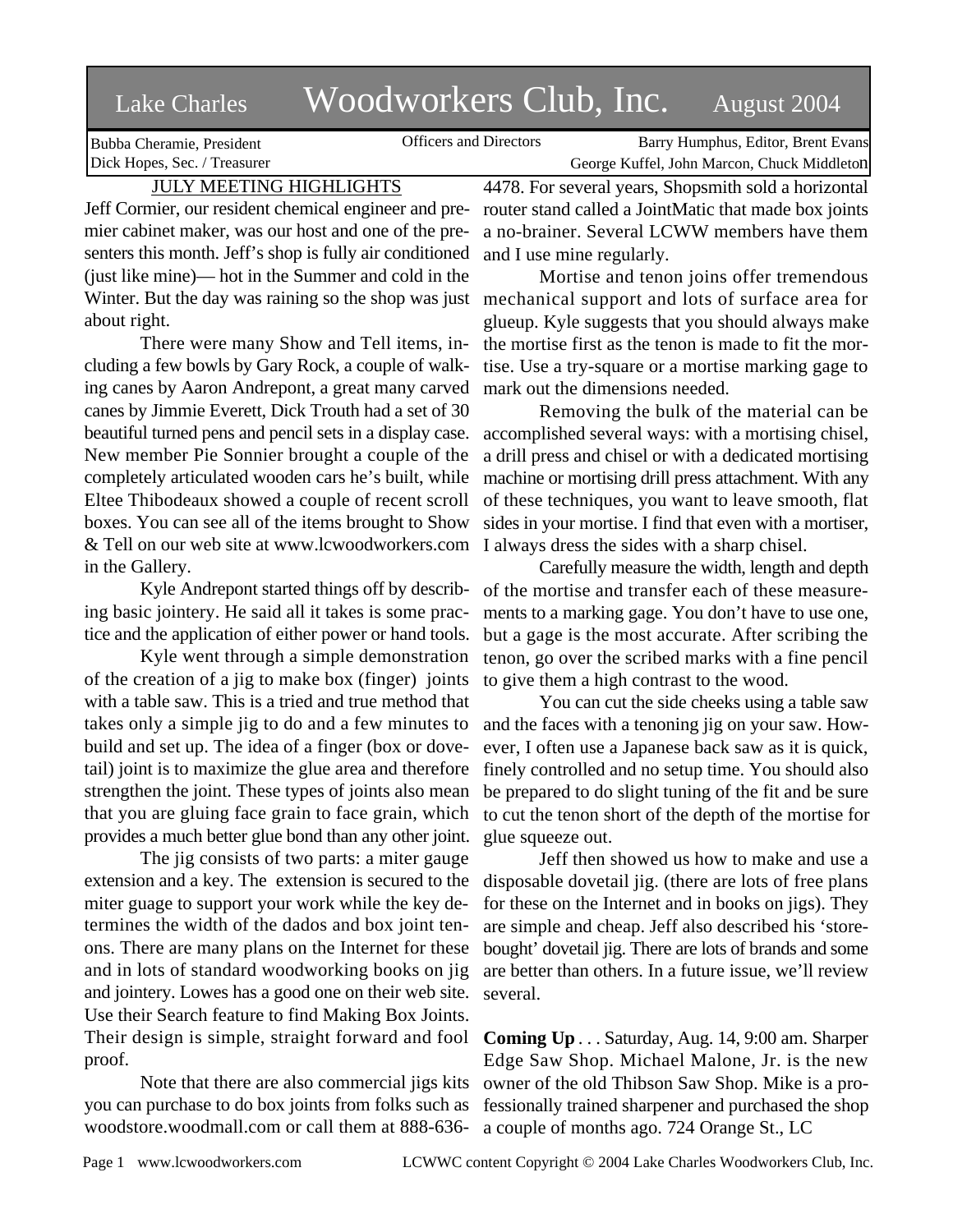## LCWW WEBSITE UPDATE

OK, it is not one of those This Old House deals where they have a webcam set up to see progress on their latest project. But it is local and it's one of our own members. As you may recall, Charlene and Chuck Middleton are building a new home. What we hope to do is show the progress from the idea to move-in day on their home on our website. We've set up a special page just for the work



going on. To see it, go to our main page and click on the link to the This New House project. The link is also in the Projects section. Now if they would only put up that web cam . . .

We realize that Charlene and Chuck have lots to do over the next several months, but we hope they'll take lots of photos and maybe write an article or two about their experiences or at least describe what is going on so you can share.

We have also put a few new links on our Links page. Take a look at Woodezine, John English's great site (you have to sign up to get his newsletter, but it's free). We've also added a wood working site called Saw Dust Alley. The site is run by an experienced 17 year old! That's right, James Mulvany runs a woodworking web site that you will enjoy. Great for beginners and the grizzled ones as well. Saw Dust Alley is designed to educate and inspire. He has projects, plans, tool reviews and techniques. Another addition is the New Orleans Wood Turners site. Take a look at what they do.

# TURNING SCHOOL

Member Gary Rock is off to a turning school in Provo, UT. The school is sponsored by WoodCraft and is a five day event with a different trainer on each day. He took off on Monday of last week driving his Harley to Provo. Gary promises he will report back on his experience. He also promised to take some photos while he is there.

#### BASIC WOOD JOINTS

The simple butt joint is most commonly used. This joint is formed by nailing or screwing the end of one piece of wood to the end of the other. While this is simple, fast and effective, the butt joint cannot be used on many types of end joints. A simple butt joint leaves the heads of the screws or nails exposed. The heads can be countersunk and covered with water putty or wood filler if desired.

The dowel joint is basically the same as the butt joint except dowels are used to hold the two pieces of wood together instead of screws and nails. You can make the dowel joint by drilling holes completely through one piece of wood and into the other. Dowels are driven into these holes, completely through one piece of wood and deeply into the other. Then glue the dowels firmly into position to provide strength and prevent slippage. Construct blind dowel joints by drilling the holes only partway into each piece of wood. Then drive the dowels into these holes and glue them into position. The dowels are not visible.

The end lap joint is made by sawing halfway



through each piece of wood and then knocking out or sawing away half of this area. You can then put the two pieces of wood together with screws, nails, corrugated nails. The end lap joint provides a great deal of strength, but the heads of the nails, screws

or corrugated nails are exposed.

The through mortise and tenon joint is easy to make with a power saw and a dado head. The mortise



and tenon joint is suitable for various woodworking jobs. To form this joint, saw a slot into one piece of wood. The end of the other piece of wood is then notched out to fit the slot in the first piece. When making a through mortise and

tenon joint, be sure to measure the areas to be notched and slotted before making any cuts.

You can make an open mortise and tenon joint by cutting the slot or mortise only partway into one piece



of wood. Then create a notched-out area on the other piece that fits into the slotted area in the first piece of wood. The slot can be cut with a router, mortising cutter or by

hand with a chisel. You can also cut a 'blind' mortise using this same technique. Continues on Page 3...